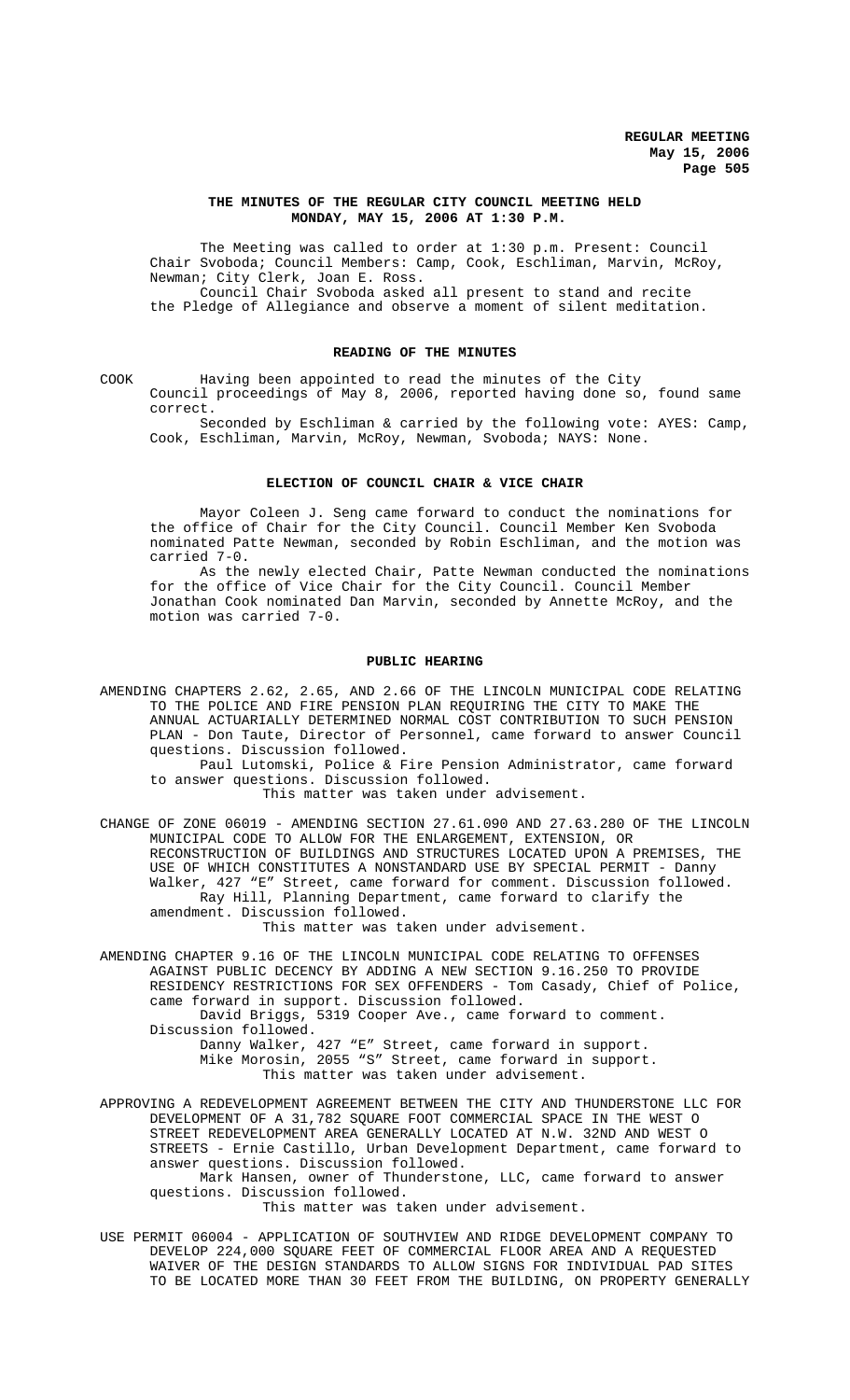LOCATED NORTHWEST OF THE INTERSECTION OF SOUTH 40TH STREET AND YANKEE HILL ROAD - DaNay Kalkowski, 1111 Lincoln Mall, #350, attorney for The DESCO Group, came forward to answer questions. Discussion followed. Jaci Bell, Site Development Manager with Target, 1000 Nicollet Mall S., Minneapolis, MN, came forward to answer questions. Discussion followed. Mike Anthon, Vice Pres. of Retail Development for The DESCO Group, came forward to answer questions. Discussion followed.

This matter was taken under advisement.

APPROVING THE ACQUISITION OF APPROXIMATELY 14.9 ACRES OF PROPERTY FOR USE AS PARK AND TRAIL LAND GENERALLY LOCATED AT SOUTH 56TH STREET AND PINE LAKE ROAD - Lynn Johnson, Director of Parks & Recreation, came forward to answer questions. Discussion followed.

Ray Hill, Planning Department, came forward to clarify the zones of the area. Discussion followed.

This matter was taken under advisement.

# **\*\* END OF PUBLIC HEARING \*\***

# **COUNCIL ACTION**

#### **LIQUOR RESOLUTIONS**

MANAGER APPLICATION OF MATTHEW OWENS FOR SUMMIT PROPERTIES LLC DBA SIDELINES DELI AT 1000 SAUNDERS AVE - CLERK stated the applicant requested to withdraw his application:

CAMP Moved to withdraw the application.

Seconded by Cook & carried by the following vote: AYES: Camp, Cook, Eschliman, Marvin, McRoy, Newman, Svoboda; NAYS: None. The ordinance, having been **WITHDRAWN**, was assigned the File **#38-4525** & was placed on file in the Office of the City Clerk.

APPLICATION OF RFOX, INC. DBA RED FOX WESTSIDE GRILLE TO EXPAND ITS PRESENTLY LICENSED PREMISES BY ADDING AN AREA MEASURING APPROXIMATELY 38 FEET BY 64 FEET TO THE SOUTH AT 1339 WEST O STREET - CLERK read the following resolution, introduced by Jon Camp, who moved its adoption:<br>A-83848 BE IT RESOLVED by the City Council of the City of Lin

BE IT RESOLVED by the City Council of the City of Lincoln, Nebraska:

That after hearing duly had as required by law, consideration of the facts of this application, the Nebraska Liquor Control Act, and the pertinent City ordinances, the City Council recommends that the application of Rfox, Inc. dba Red Fox Westside Grille to expand its licensed premises by the addition of an area measuring approximately 38 feet by 64 feet to the south of the presently licensed premises located at 1339 West O Street, Lincoln, Nebraska, be approved with the condition that the premise complies in every respect with all City and State regulations.

BE IT FURTHER RESOLVED that the City Clerk is directed to transmit a copy of this resolution to the Nebraska Liquor Control Commission. Introduced by Jon Camp

Seconded by Svoboda & carried by the following vote: AYES: Camp, Cook, Eschliman, Marvin, McRoy, Newman, Svoboda; NAYS: None.

# **ORDINANCES - 2ND READING & RELATED RESOLUTIONS (as required)**

- AMENDING CHAPTERS 2.62, 2.65, AND 2.66 OF THE LINCOLN MUNICIPAL CODE RELATING TO THE POLICE AND FIRE PENSION PLAN REQUIRING THE CITY TO MAKE THE ANNUAL ACTUARIALLY DETERMINED NORMAL COST CONTRIBUTION TO SUCH PENSION PLAN - CLERK read an ordinance, introduced by Jonathan Cook, amending Title 2 of the Lincoln Municipal Code, Officers, Departments and Personnel, by amending Sections 2.62.010, 2.65.010 and 2.66.010 relating to the establishment of Police and Fire Pension Plans A, B and C, respectively, to clarify the required city contribution to the Police and Fire Pension Fund; and repealing Sections 2.62.010, 2.65.010, and 2.66.010 of the Lincoln Municipal Code as hitherto existing, the second time.
- CHANGE OF ZONE 06019 AMENDING SECTION 27.61.090 AND 27.63.280 OF THE LINCOLN MUNICIPAL CODE TO ALLOW FOR THE ENLARGEMENT, EXTENSION, OR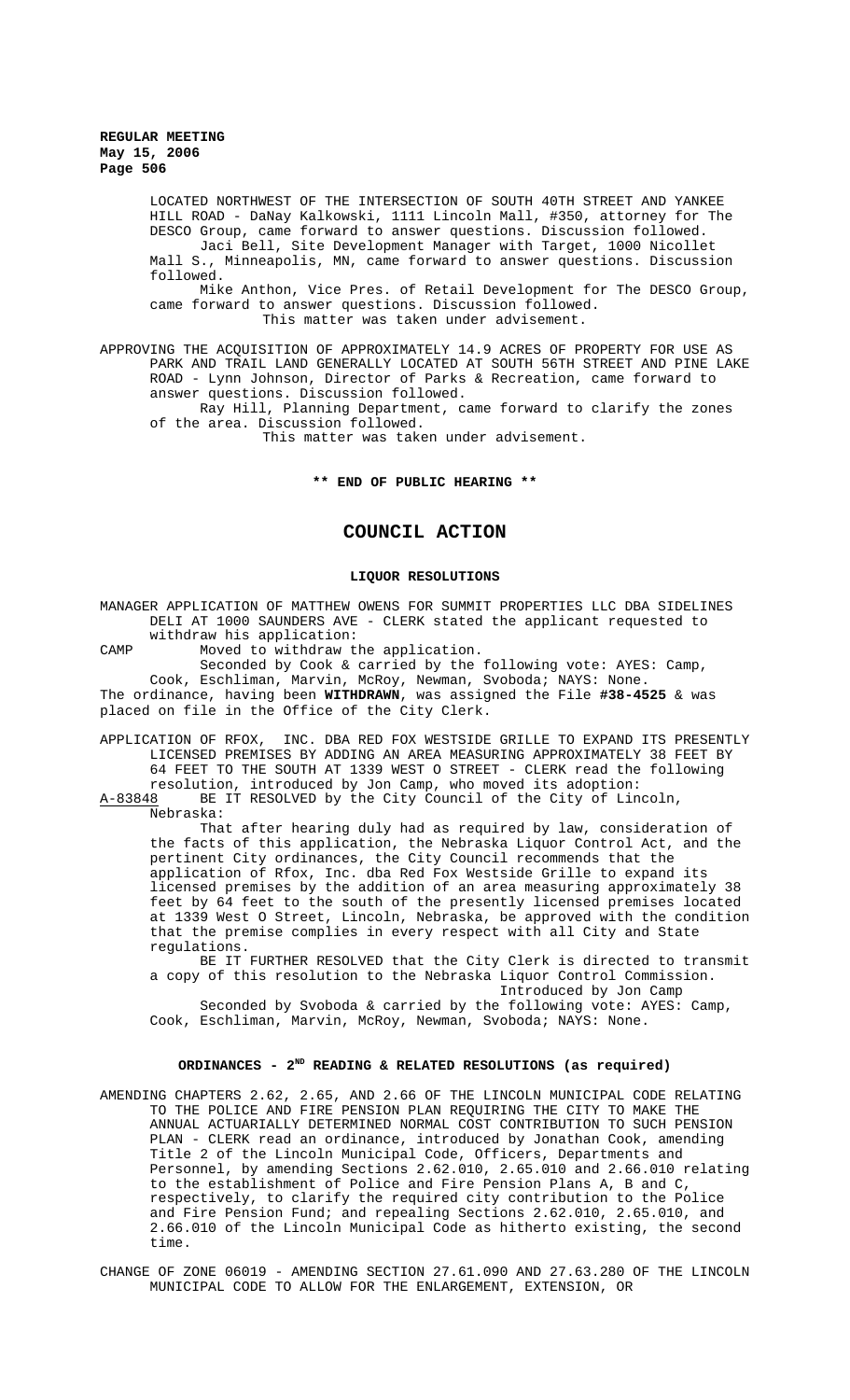RECONSTRUCTION OF BUILDINGS AND STRUCTURES LOCATED UPON A PREMISES, THE USE OF WHICH CONSTITUTES A NONSTANDARD USE BY SPECIAL PERMIT - CLERK read an ordinance, introduced by Jonathan Cook, amending Title 27 of the Lincoln Municipal Code relating to the Zoning Code by amending Section 27.61.090 relating to Continuation of Nonstandard Uses, and Section 27.63.280 relating to Special Permits; Expansion of Nonconforming Uses, to allow for the enlargement, extension, or reconstruction of buildings and structures located upon a premises the use of which constitutes a nonstandard use by special permit; and repealing Sections 27.61.090 and 27.63.280 of the Lincoln Municipal Code as hitherto existing, the second time.

AMENDING CHAPTER 9.16 OF THE LINCOLN MUNICIPAL CODE RELATING TO OFFENSES AGAINST PUBLIC DECENCY BY ADDING A NEW SECTION 9.16.250 TO PROVIDE RESIDENCY RESTRICTIONS FOR SEX OFFENDERS - CLERK read an ordinance, introduced by Jonathan Cook, amending Chapter 9.16 of the Lincoln Municipal Code relating to Offenses Against Public Decency by adding a new section numbered 9.16.250 to provide residency restrictions for sexual predators, the second time.

### **RESOLUTIONS**

APPROVING AN AGREEMENT BETWEEN THE CITY AND STATE DEPT. OF ROADS TO IDENTIFY A CORRIDOR FOR A LINEAR PARK ON THE NORTH SIDE OF THE SOUTH BELTWAY BETWEEN 27TH AND 84TH STREETS. (3/6/06 - P.H. W/ACTION CON'T. TO 3/13/06) (REQUEST TO PLACE ON PENDING W/CON'T. P.H. & ACTION ON 5/15/06)  $(3/13/06$  - CON'T. P.H. & ACTION TO  $5/15/06$ ) (REQUEST TO WITHDRAW) CLERK stated Parks & Recreation Department requested to withdraw Bill No. 06R-34.

COOK Moved to Withdraw Bill No. 06R-34.

Seconded by Marvin & carried by the following vote: AYES: Camp, Cook, Eschliman, Marvin, McRoy, Newman, Svoboda; NAYS: None. The ordinance, having been **WITHDRAWN**, was assigned the File **#38-4526** & was placed on file in the Office of the City Clerk.

ACCEPTING THE REPORT OF NEW AND PENDING CLAIMS AGAINST THE CITY AND APPROVING DISPOSITION OF CLAIMS SET FORTH FOR THE PERIOD OF APRIL 16-31, 2006 - CLERK read the following resolution, introduced by Jonathan Cook, who moved its adoption:<br>A-83849 BE IT RESOLVE

BE IT RESOLVED by the City Council of the City of Lincoln, Nebraska:

That the claims listed in the attached report, marked as Exhibit "A", dated May 1, 2006, of various new and pending tort claims filed against the City of Lincoln with the Office of the City Attorney or the Office of the City Clerk, as well as claims which have been disposed of, are hereby received as required by Neb. Rev. Stat. § 13-905 (Reissue 1997). The dispositions of claims by the Office of the City Attorney, as shown by the attached report, are hereby approved:

| DENIED            |             | ALLOWED OR SETTLED         |            |
|-------------------|-------------|----------------------------|------------|
| Melissa Huenink   | 356.14<br>S | Farmers Mutual of Nebraska |            |
| Kevin Boyce       | NAS*        | (Claim No. P0515212)       | \$3,000.00 |
| Mark Lagrimini &  |             | Joni Day & Roger Day       | 5,552.04   |
| Shannon Lagrimini | 247.00      | Tom Slocum &               |            |
| Jason M. Lilly    | NAS*        | Cindy Slocum               | 938.57     |
| Mike Langfeldt    | 140.32      | Farm Bureau Insurance      |            |
| Marcia Lyman      | NAS*        | (Claim No. 8000066294)     | 5,925.23   |
| Gary L. Zager     | 108.06      | Neil Kringel/Blake Kringel | 3,500.00   |
| Michael Flowers & |             |                            |            |
| Alice Flowers     | 3,603.30    |                            |            |

\* No Amount Specified

The City Attorney is hereby directed to mail to the various claimants listed herein a copy of this resolution which shows the final disposition of their claim.

Introduced by Jonathan Cook Seconded by Marvin & carried by the following vote: AYES: Camp, Cook, Eschliman, Marvin, McRoy, Newman, Svoboda; NAYS: None.

APPROVING A REDEVELOPMENT AGREEMENT BETWEEN THE CITY AND THUNDERSTONE LLC FOR DEVELOPMENT OF A 31,782 SQUARE FOOT COMMERCIAL SPACE IN THE WEST O STREET REDEVELOPMENT AREA GENERALLY LOCATED AT N.W. 32ND AND WEST O STREETS - CLERK read the following resolution, introduced by Jonathan Cook, who moved its adoption:<br>A-83850 BE IT RESOLVED by the C

BE IT RESOLVED by the City Council of the City of Lincoln,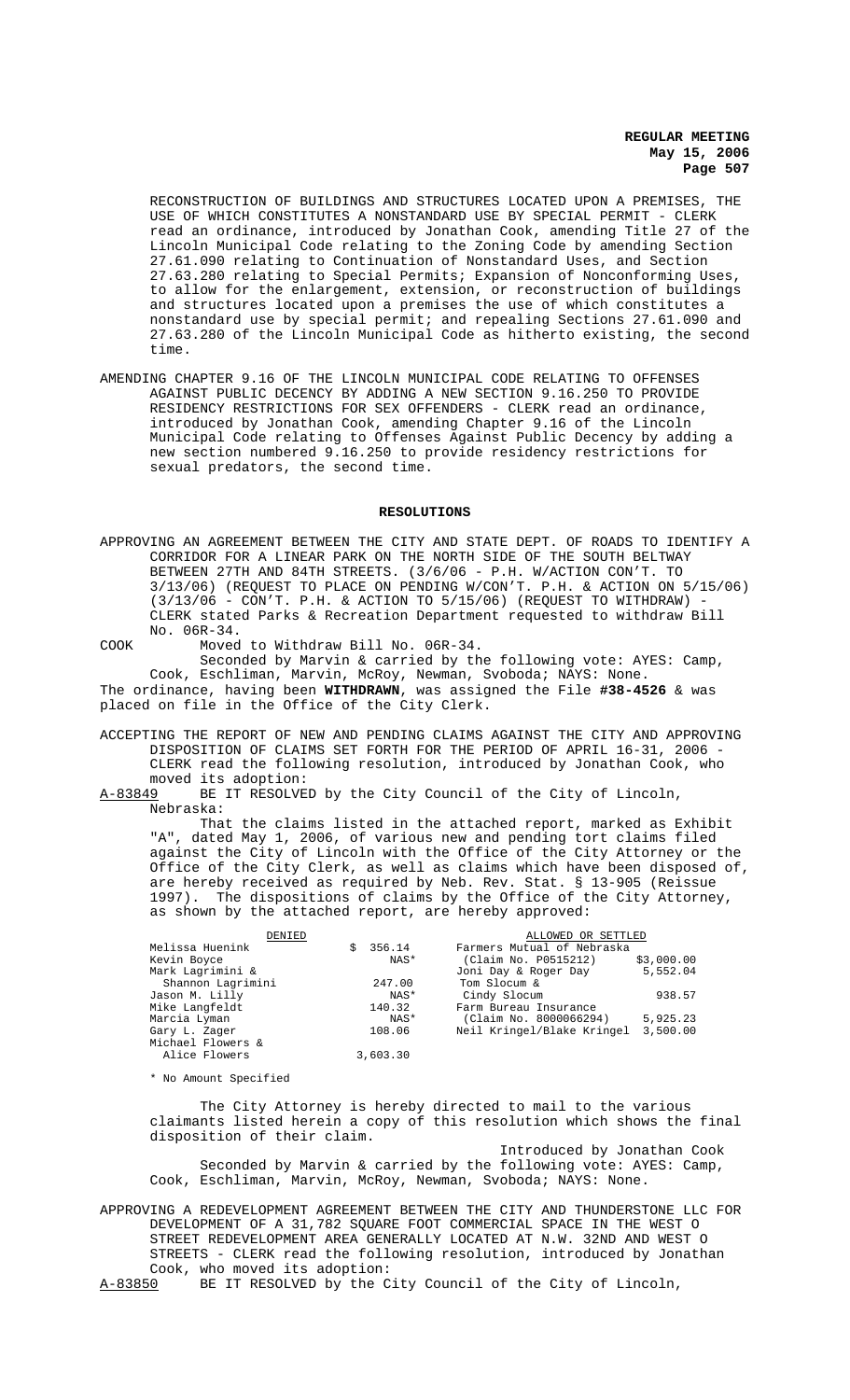Nebraska:

The attached Thunderstone Redevelopment Agreement between the City of Lincoln and Thunderstone LLC, for redevelopment of property within the West O Street Redevelopment Plan, as private development including new construction and improvements for commercial/retail use, parking and related uses, in accordance with the terms and conditions contained in said Agreement, is hereby approved and the Mayor is authorized to execute the same on behalf of the City of Lincoln.<br>2 The Redevelopment Project Area for the Redevelopment

The Redevelopment Project Area for the Redevelopment Project comprising the property to be included in the area subject to the increment provision authorized in the Nebraska Community Development Law related to the project commencing hereafter as provided by law is hereby adopted and approved; said property being legally described as Lots 74 and 75, I.T., in the Southwest Quarter of Section 20, Township 10 North, Range 6 East of the 6th P.M., Lincoln, Lancaster County, Nebraska, including the abutting streets and rights-of-way thereto.

3. The findings in connection with the adoption of the West O Street Redevelopment Plan are hereby ratified and approved, and the City Council hereby determines that the use of the increment provision authorized in the Nebraska Community Development Law is necessary and appropriate in furtherance of the Redevelopment Plan and that the redevelopment would otherwise not occur in this area but for the use of such financing.

The City Clerk is directed to return one fully executed copy of the Agreement to the Urban Development Department, for transmittal to Thunderstone, LLC.

Introduced by Jonathan Cook Seconded by Marvin & carried by the following vote: AYES: Camp, Cook, Eschliman, Marvin, McRoy, Newman, Svoboda; NAYS: None.

- USE PERMIT 06004 APPLICATION OF SOUTHVIEW AND RIDGE DEVELOPMENT COMPANY TO DEVELOP 224,000 SQUARE FEET OF COMMERCIAL FLOOR AREA AND A REQUESTED WAIVER OF THE DESIGN STANDARDS TO ALLOW SIGNS FOR INDIVIDUAL PAD SITES TO BE LOCATED MORE THAN 30 FEET FROM THE BUILDING, ON PROPERTY GENERALLY LOCATED NORTHWEST OF THE INTERSECTION OF SOUTH 40TH STREET AND YANKEE HILL ROAD - CLERK read the following resolution, introduced by Jonathan Cook, who moved its adoption:<br>A-83851 WHEREAS, Southview and
- WHEREAS, Southview and Ridge Development Company have submitted an application in accordance with Section 27.31.100 of the Lincoln Municipal Code designated as Use Permit No. 06004 to develop 224,000 square feet of commercial floor area, including a request to allow signs for individual pad sites to be located more than 30 feet from the building, on property generally located northwest of the intersection of South 40th Street and Yankee Hill Road, legally described to wit:

The remaining portion of Outlot "F", Pine Lake Heights South 7th Addition, located in the Southeast Quarter of Section 19, Township 9 North, Range 7 East of the 6th P.M., City of Lincoln, Lancaster County, Nebraska, and more particularly described as follows:

Commencing at the southeast corner of said remaining portion of Outlot "F", said point being 60.00 feet north of the south line of said Southeast Quarter, and 88.00 feet west of the east line of said Southeast Quarter, said point being the true point of beginning; thence west along the south line of said remaining portion of Outlot "F", on an assumed bearing of north 88 degrees 05 minutes 40 seconds west, said line being the north line of Yankee Hill Road right-of-way, said line being 60.00 feet north of and parallel with the south line of said Southeast Quarter, a distance of 846.59 feet to the southwest corner of said remaining portion of Outlot "F"; thence north 43 degrees 05 minutes 40 seconds west along a southwest line of said remaining portion of Outlot "F", said line being a northeast line of South 37th Street right-of-way, a distance of 22.63 feet to a point; thence north 01 degrees 54 minutes 20 seconds east along a west line of said remaining portion of Outlot "F", said line being an east line of said right-of-way, a distance of 64.00 feet to a point of curvature; thence along a curve in a counter clockwise direction having a delta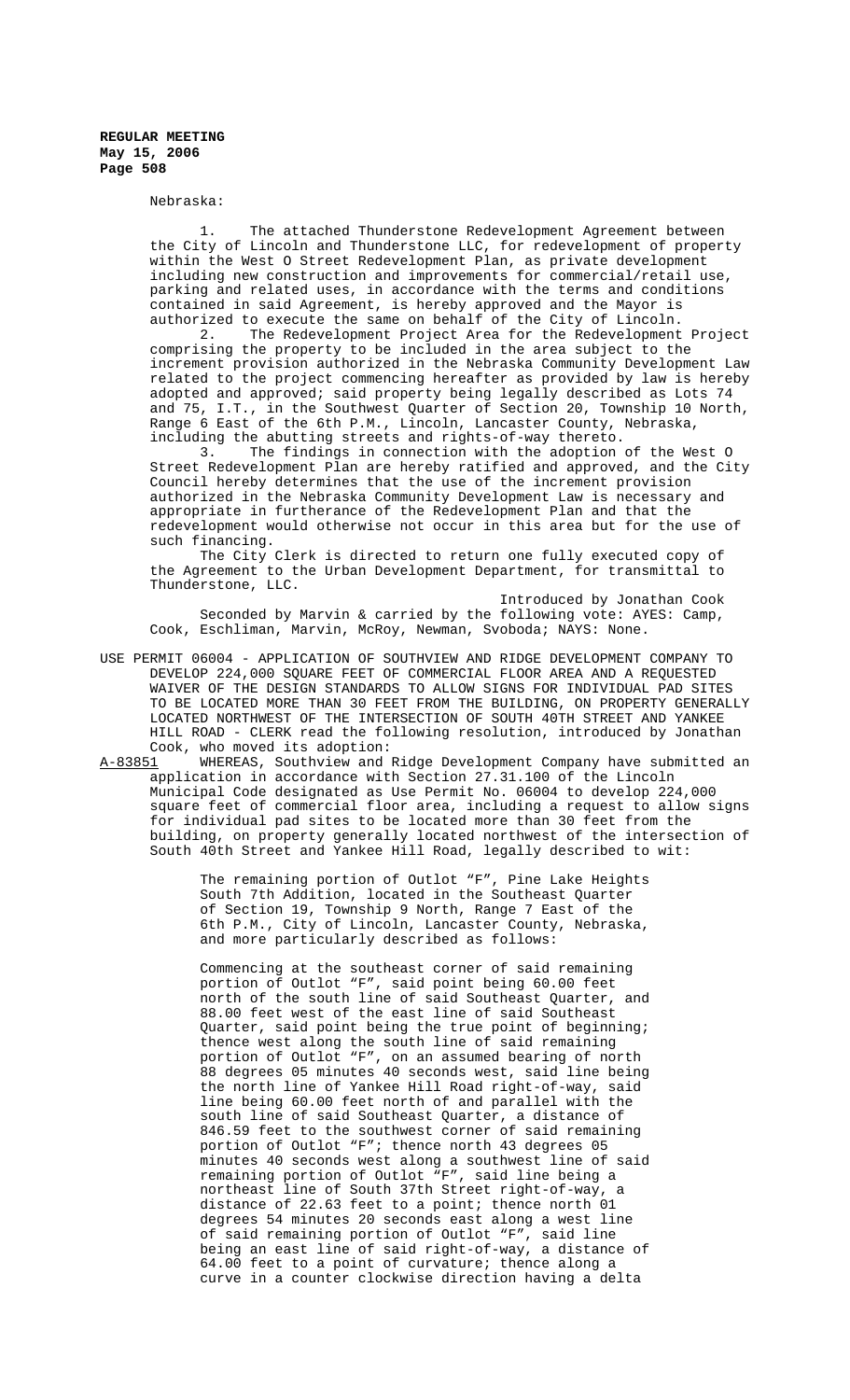angle of 29 degrees 55 minutes 35 seconds, a radius of 240.00 feet, an arc length of 125.36 feet, a chord bearing of north 13 degrees 03 minutes 28 seconds west along a west line of said remaining portion of Outlot "F", said line being an east line of said right-ofway, and a chord distance of 123.94 feet to a point of reverse curvature; thence along a curve in a clockwise direction having a delta angle of 29 degrees 55 minutes 35 seconds, a radius of 360.00 feet, an arc length of 188.03 feet, a chord bearing of north 13 degrees 03 minutes 28 seconds west along a west line of said remaining portion of Outlot "F", said line being the east line of said right-of-way, and a chord distance of 185.90 feet to a point of tangency; thence north 01 degrees 54 minutes 20 seconds east along the west line of said remaining portion of Outlot "F", said line being the east line of Grainger Parkway right-of-way, a distance of 243.41 feet to a point of curvature; thence along a curve in a clockwise direction, having a delta angle of 63 degrees 28 minutes 13 seconds, a radius of 250.00 feet, an arc length of 276.94 feet, a chord bearing of north 33 degrees 38 minutes 26 seconds east along the northwest line of said remaining portion of Outlot "F", said line being a southeast line of said right-of-way, and a chord distance of 263.00 feet to a point of tangency; thence north 65 degrees 22 minutes 33 seconds east along a northwest line of said remaining portion of Outlot "F", said line being a southeast line of said right-of-way, a distance of 146.02 feet to a point of curvature; thence along a curve in a clockwise direction, having a delta angle of 24 degrees 41 minutes 04 seconds, a radius of 1,360.00 feet, an arc length of 585.92 feet, a chord bearing of north 77 degrees 43 minutes 05 seconds east along the north line of said remaining portion of Outlot "F' said line being the south line of said right-of-way, and a chord distance of 581.40 feet to a point of tangency; thence south 89 degrees 56 minutes 23 seconds east along the north line of said remaining portion of Outlot "F", said line being a south line of said right-of-way, a distance of 76.54 feet to the northeast corner of said remaining portion of Outlot "F"; thence south 44 degrees 55 minutes 23 seconds east along a northeast line of said remaining portion of Outlot "F", said line being a southwest line of said right-of-way, a distance of 39.59 feet to an east corner of said remaining portion of Outlot "F"; thence south 00 degrees 05 minutes 36 seconds west along the east line of said remaining portion of Outlot "F said line being the west line of South 40th Street right-of-way, said line being 60.00 feet west of and parallel with the east line of said Southeast Quarter, a distance of 733.15 feet to an east corner of said remaining portion of Outlot "F"; thence north 89 degrees 54 minutes 24 seconds west along a south line of said remaining portion of Outlot "F", said line being a north line of said right-of-way, a distance of 10.00 feet to an east corner of said remaining portion of Outlot "F"; thence south 00 degrees 05 minutes 36 seconds west along the east line of said remaining portion of Outlot "F", said line being the west line of said right-of-way, said line being 70.00 feet west of and parallel with the east line of said Southeast Quarter, a distance of 278.56 feet to an east corner of said remaining portion of Outlot "F"; thence south 45 degrees 59 minutes 58 seconds west along the southeast line of said remaining portion of Outlot "F"; said line being a northwest line of Yankee Hill Road right-of-way, a distance of 26.06 feet to the point of beginning, said tract contains a calculated area of 896,583.42 square feet or 20.58 acres, more or less;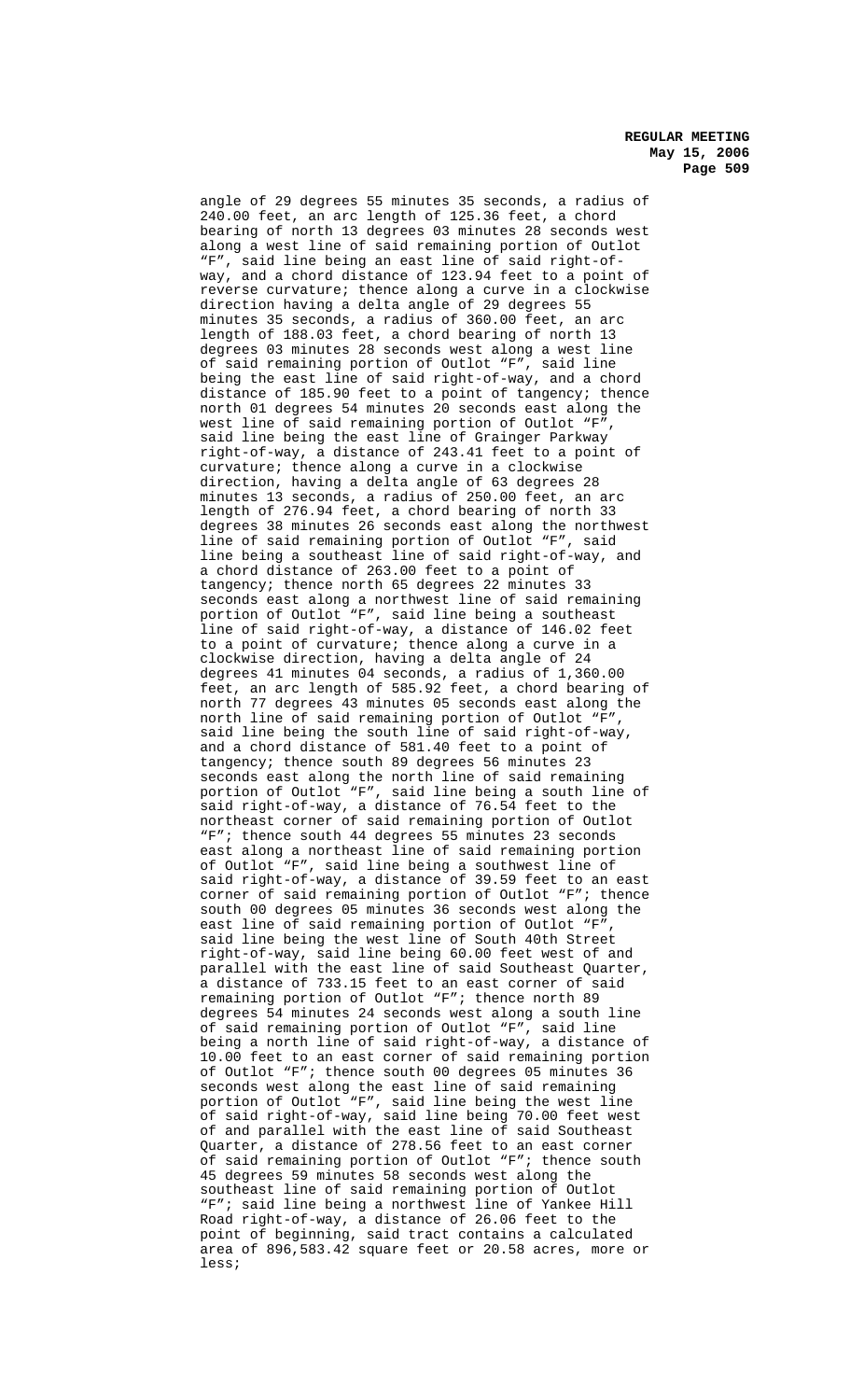> WHEREAS, the real property adjacent to the area included within the site plan for this construction of commercial space will not be adversely affected; and

WHEREAS, said site plan together with the terms and conditions hereinafter set forth are consistent with the intent and purpose of Title 27 of the Lincoln Municipal Code to promote the public health, safety, and general welfare.

NOW, THEREFORE, BE IT RESOLVED by the City Council of the City of Lincoln, Nebraska:

That the application of Southview and Ridge Development Company, hereinafter referred to as "Permittee", to develop 224,000 square feet of commercial floor area be and the same is hereby granted under the provisions of Section 27.31.100 of the Lincoln Municipal Code upon condition that construction and operation of said commercial space be in strict compliance with said application, the site plan, and the following additional express terms, conditions, and requirements:

1. This approval permits 224,000 square feet of commercial floor area with an adjustment to the sign requirements to allow individual pad signs to be located more than 30' from the building. 2. Before receiving building permits:

a. The Permittee shall submit to the Planning Department for review and approval a revised site plan including 5 copies showing the following:<br>i. Any revisions required by

- Any revisions required by Public Works and Utilities per the revised traffic study.
- ii. A revised landscape plan showing: 1 street trees deleted; 2 - a tree species other than Ponderosa Pine planted in mass per Parks and Recreation's review; 3 - a note that states "THE LANDSCAPING SHOWN ALONG SOUTH 37TH STREET AND GRAINGER PARKWAY REPRESENTS THE MINIMUM AMOUNT REQUIRED. ADDITIONAL LANDSCAPING MAY BE PLANTED, BUT THE REQUIRED AMOUNT SHALL NOT BE REDUCED BELOW WHAT IS SHOWN. ALL OTHER LANDSCAPING TO COMPLY WITH LINCOLN MUNICIPAL CODE TITLES 26 AND 27 AND THE CITY OF LINCOLN DESIGN STANDARDS AT THE TIME OF BUILDING PERMITS. STREET TREES TO BE SHOWN AT TIME OF FINAL PLAT."
- iii. Add a General Note that states "INTERNAL PEDESTRIAN SIDEWALKS TO BE PROVIDED IN COMPLIANCE WITH THE CITY OF LINCOLN DESIGN STANDARDS AT THE TIME OF BUILDING PERMITS."
- iv. Delete General Notes 15 and 23.
- v. Delete the text and symbols indicating "Anchor Store Sign."
- vi. Show the South 40th Street driveway aligned with parking aisles, and the South 37th Street driveway aligned to the satisfaction of Public Works and Utilities.
- vii. Revise General Note #22 to state "A COMMON ACCESS EASEMENT SHALL BE GRANTED OVER ALL DRIVES AND PARKING STALLS."
- viii. Revise General Note #24 to state "NO BUILDING OR PARKING SHALL BE ALLOWED IN THE 50'-WIDE LANDSCAPE BUFFER ADJACENT TO SOUTH 37TH STREET OR GRAINGER PARKWAY."
- ix. Delete waiver #1.
- x. Show a vehicle turn-around in the loading area on the west side of the anchor building.
- xi. Show the location of the high-pressure gas line. xii. Revise the last line of General Note #13 to
	- state: "THE PARKING LOT AND BUILDING LAYOUT SHOWN IS CONCEPTUAL. THE ACTUAL LAYOUT WILL BE DETERMINED AT THE TIME OF BUILDING PERMIT AND SHALL CONFORM TO THE CITY OF LINCOLN ZONING ORDINANCE AND DESIGN STANDARDS. LANDSCAPING AND SIGNS NEED NOT BE SHOWN ON THIS SITE PLAN, BUT WILL BE SHOWN AT THE TIME OF BUILDING PERMIT. SIGNS TO CONFORM TO THE ZONING ORDINANCE, EXCEPT AS ADJUSTED BY THIS USE PERMIT AND EXCEPT THAT WALL SIGNS SHALL NOT BE ALLOWED ON THE NORTH AND WEST WALLS OF THE ANCHOR STORE.'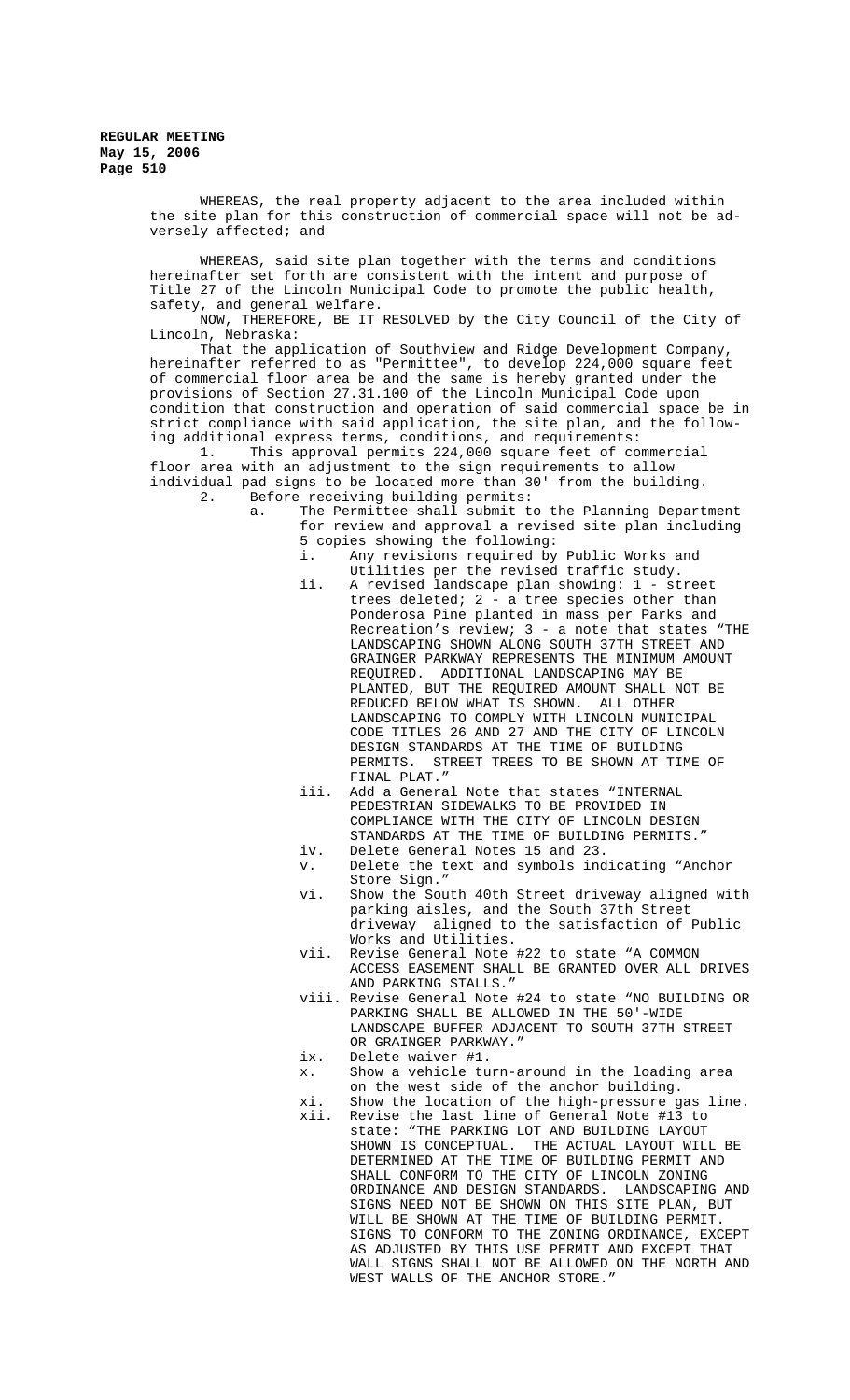- xiii. Add a General Note that states "ANY LIGHTING ON THE NORTH AND WEST SIDES OF THE ANCHOR STORE TO COMPLY WITH DESIGN STANDARDS Chapter 3.00, SECTION 8.
- xiv. Add a north arrow and scale.
- xv. Correct the total acreage in the legal description.
- xvi. Revise General Note #9 to state "ALL MEDIANS, LANDSCAPING AND PEDESTRIAN CIRCULATION WITHIN THIS USE PERMIT TO MAINTAINED BY AN ASSOCIATION OF PROPERTY OWNERS."
- xvii. Revise General Note #20 to state "ATM'S. FENCES, DECORATIVE STRUCTURES AND ACCESSORY BUILDINGS ARE NOT SHOWN ON THE SITE PLAN BUT MAY BE CONSTRUCTED IF THEY ARE 25' X 25' OR SMALLER AND ARE CONSTRUCTED OUTSIDE OF SETBACKS, SIGHT TRIANGLES, EASEMENTS, AND REQUIRED MINIMUM PARKING, AND ARE BUILT ACCORDING TO ZONING ORDINANCE PROVISIONS, AND ARE IN CONFORMANCE WITH ALL OTHER APPLICABLE CODES."
- b. Grading and drainage and utility plans revised to the satisfaction of Public Works and Utilities.
- c. A traffic study accepted by Public Works and
	- Utilities.
- d. A final plat for the site is approved.

e. The construction plans comply with the approved plans. 3. Before occupying the buildings all development and construction is to comply with the approved plans.

4. All privately-owned improvements, including landscaping and pedestrian circulation facilities, are to be permanently maintained by the owner or an appropriately established homeowners association approved by the City.

5. The site plan accompanying this permit shall be the basis for all interpretations of setbacks, yards, locations of buildings, location of parking and circulation elements, and similar matters.

6. This resolution's terms, conditions, and requirements bind and obligate the Permittee, its successors and assigns.

7. The applicant shall sign and return the letter of acceptance to the City Clerk within 30 days following the approval of the special permit, provided, however, said 30-day period may be extended up to six months by administrative amendment. The clerk shall file a copy of the resolution approving the special permit and the letter of acceptance with the Register of Deeds, filling fees therefor to be paid in advance by the applicant.

Introduced by Jonathan Cook Seconded by Marvin & carried by the following vote: AYES: Camp, Cook, Eschliman, Marvin, McRoy, Newman, Svoboda; NAYS: None.

APPROVING THE ACQUISITION OF APPROXIMATELY 14.9 ACRES OF PROPERTY FOR USE AS PARK AND TRAIL LAND GENERALLY LOCATED AT SOUTH 56TH STREET AND PINE LAKE ROAD - CLERK read the following resolution, introduced by Jonathan Cook,

who moved its adoption:<br><u>A-83852</u> A RESOLUTION auth A RESOLUTION authorizing the City of Lincoln Parks and Recreation Department to purchase approximately 14.9 acres of property for use by the City as park and trail land generally located at S. 56th Street and Pine Lake Road; and

WHEREAS, a one-acre portion of park land located in the northwest corner of Woods Park is being transferred to the Lincoln-Lancaster County Health Department for expansion of their facility; and

WHEREAS, the Federal Land and Water Conservation Fund program funding requires that any land converted from outdoor recreation use shall be replaced on a value-for-value basis and the subject property at 56th and Pine Lake Road is appraised at a value similar to the Woods Park property; and

WHEREAS, on April 26, 2006 the Planning Commission found the proposed acquisition of park land to be in conformance with the Comprehensive Plan.

NOW, THEREFORE, BE IT RESOLVED by the City Council of the City of Lincoln, Nebraska:

That the purchase of the property generally located at S. 56th Street and Pine Lake Road and legally described on Exhibit "A" which is attached hereto for use by the City of Lincoln Parks and Recreation Department for park and trail land is hereby approved.

Introduced by Jonathan Cook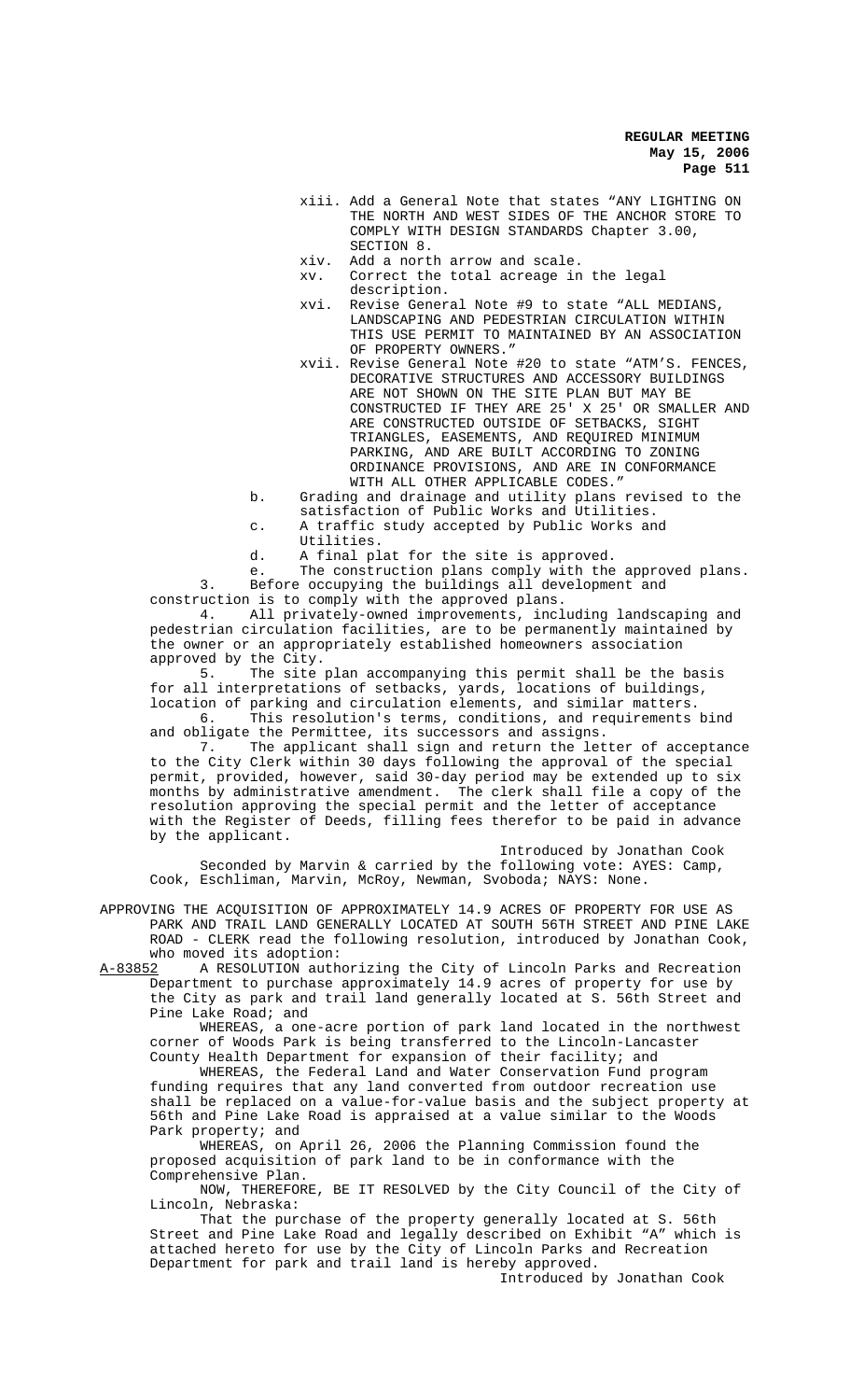Seconded by Marvin & carried by the following vote: AYES: Camp, Cook, Marvin, McRoy, Newman, Svoboda; NAYS: Eschliman.

#### **PETITIONS AND COMMUNICATIONS - NONE**

## **REPORTS OF CITY OFFICERS**

- REPORT OF UNL MICROBIOLOGIST FOR WATER TESTING FOR THE MONTH OF APRIL, 2006 CLERK presented said report which was placed on file in the Office of the City Clerk. **(35-01)**
- SETTING THE HEARING DATE OF MONDAY, JUNE 5, 2006, AT 1:30 P.M. FOR THE APPLICATION OF CHRISTO'S PUB, INC. DBA CHRISTO'S PUB FOR AN ADDITION TO 100 NORTH 12TH STREET, BY ADDING A SIDEWALK CAFÉ APPROXIMATELY 45 FEET BY 8 FEET ON THE SOUTH SIDE OF THE BUILDING - CLERK read the following resolution, introduced by Robin Eschliman, who moved its adoption for approval:<br>: A-83853 BE
- BE IT RESOLVED by the City Council, of the City of Lincoln, that a hearing date is hereby set for Monday, June 5, 2006, at 1:30 p.m. or as soon thereafter as possible in the City Council Chambers, County-City Building, 555 S. 10th St., Lincoln, NE, for the Application of Christo's Pub, Inc. dba Christo's Pub for an addition to 100 North 12th Street by adding a sidewalk café approximately 45 feet by 8 feet on the south side of the building.

If the Police Dept. is unable to complete the investigation by said time, a new hearing date will be set.

Introduced by Robin Eschliman Seconded by Marvin & carried by the following vote: AYES: Camp, Cook, Eschliman, Marvin, McRoy, Newman, Svoboda; NAYS: None.

- AFFIDAVIT OF MAILING FOR BOARD OF EQUALIZATION ON THE NORTH 27TH STREET MAINTENANCE DISTRICT - CLERK presented said report which was placed on file in the Office of the City Clerk.
- CLERK'S LETTER & MAYOR'S APPROVAL OF RESOLUTIONS AND ORDINANCES PASSED BY THE CITY COUNCIL ON MAY 8, 2006 - CLERK presented said report which was placed on file in the Office of the City Clerk. **(27-1)**

# ORDINANCES - 1<sup>st</sup> READING & RELATED RESOLUTIONS

- VACATION NO. 05013 VACATING THE EAST/WEST ALLEY IN BLOCK 121, ORIGINAL LINCOLN, BOUNDED BY 12TH, 13TH, K STREETS AND LINCOLN MALL - CLERK read an ordinance, introduced by Robin Eschliman, vacating the east/west alley in Block 121, Original Lincoln, bounded by  $12$ ,  $13^\mathrm{th}$ , K Streets and Lincoln Mall, and retaining title thereto in the City of Lincoln, Lancaster County, Nebraska, the first time.
- APPROVING THE KING ANNEXATION AGREEMENT BETWEEN THE CITY AND TOM AND BETTY KING RELATING TO THE ANNEXATION OF APPROXIMATELY 2.5 ACRES OF PROPERTY GENERALLY LOCATED AT THE NORTHWEST CORNER OF N. 14TH STREET AND FLETCHER AVE. (RELATED ITEMS: 06R-95, 06-72) (ACTION DATE: 6/5/06).
- ANNEXATION NO. 06003 AMENDING THE LINCOLN CORPORATE LIMITS MAP BY ANNEXING APPROXIMATELY 2.5 ACRES OF PROPERTY GENERALLY LOCATED AT NORTH 14TH STREET AND FLETCHER AVENUE. (RELATED ITEMS: 06R-95, 06-72) - CLERK read an ordinance, introduced by Robin Eschliman, annexing and including the below described land as part of the City of Lincoln, Nebraska and amending the Corporate Limits Map attached to and made a part of Ordinance No. 18208, to reflect the extension of the corporate limits boundary of the City of Lincoln, Nebraska established and shown thereon, the first time.
- APPROVING THE HIGHWAY 77 & WARLICK BOULEVARD CONDITIONAL ANNEXATION AND ZONING AGREEMENT BETWEEN THE CITY AND WESTERN HEMISPHERE HOLDING COMPANY, RIDGE DEVELOPMENT COMPANY, SOUTHVIEW INC., DEVELOPMENTS UNLIMITED, DIAL-SOUTHWEST VILLAGE, LEGRANDE EXCAVATING, AND NORMAN H. LEGRANDE, RELATING TO THE ANNEXATION OF APPROXIMATELY 463.8 ACRES OF PROPERTY GENERALLY LOCATED AT SOUTH FOLSOM STREET AND WEST DENTON ROAD. (RELATED ITEMS: 06R-96, 06-73, 06-74, 06-75) (ACTION DATE: 6/5/06) - Clerk stated the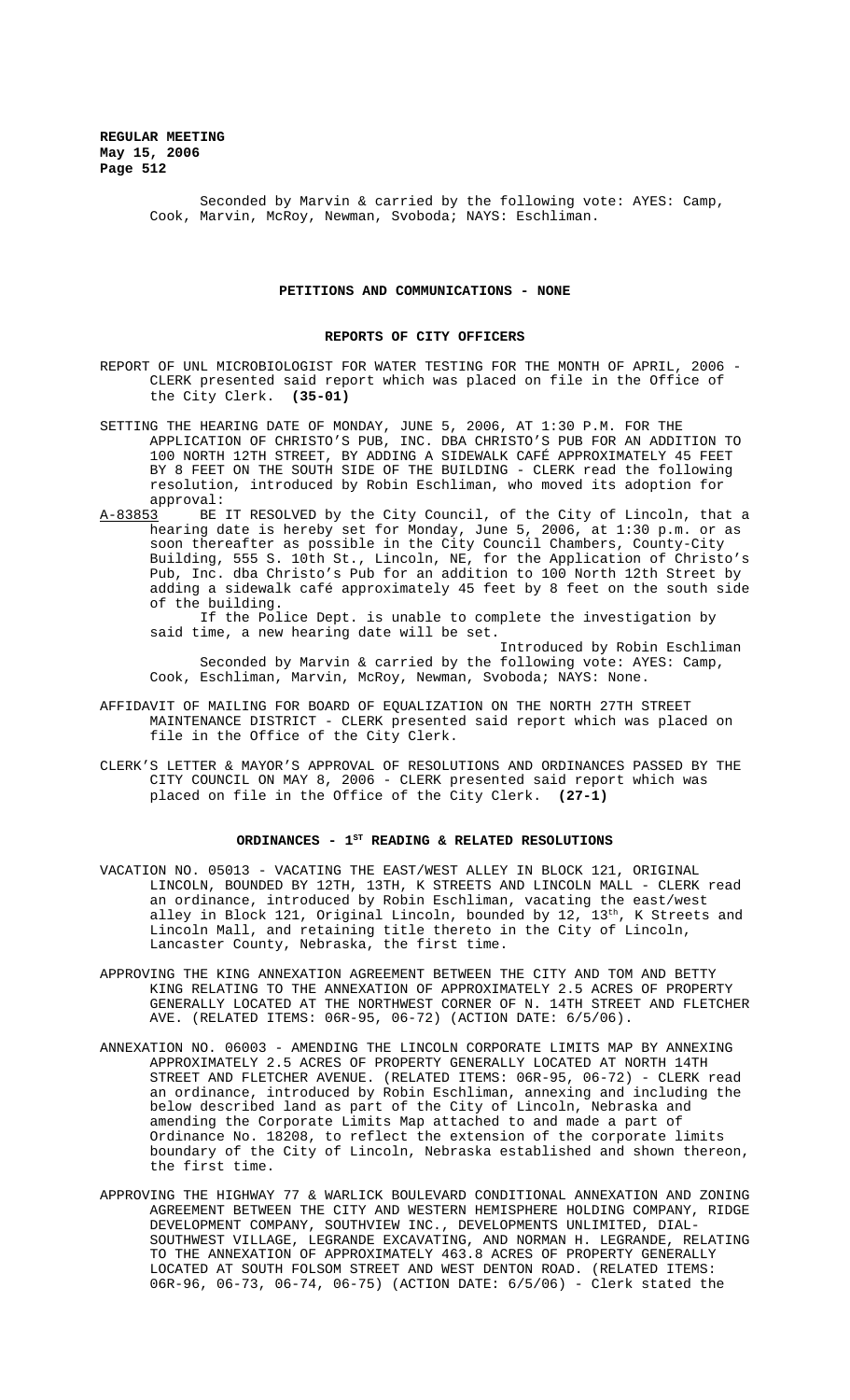Planning Department requested to withdraw Bill No. 06R-96. COOK Moved to withdraw Bill No. 06R-96. Seconded by Camp & carried by the following vote: AYES: Camp, Cook, Eschliman, Marvin, McRoy, Newman, Svoboda; NAYS: None. The ordinance, having been **WITHDRAWN**, was assigned the File **#38-4527** & was placed on file in the Office of the City Clerk. ANNEXATION 05014 - AMENDING THE LINCOLN CORPORATE LIMITS MAP BY ANNEXING APPROXIMATELY 463.8 ACRES OF PROPERTY GENERALLY LOCATED AT SOUTH FOLSOM STREET AND WEST DENTON ROAD. (RELATED ITEMS: 06R-96, 06-73, 06-74, 06- 75) - PRIOR to reading: COOK Moved Bill No. 06-73 to have Public Hearing on 6/05/06, with Action on 6/12/06. Seconded by Svoboda & carried by the following vote: AYES: Camp, Cook, Eschliman, Marvin, McRoy, Newman, Svoboda; NAYS: None. CLERK Read an ordinance, introduced by Robin Eschliman, annexing and including the below described land as part of the City of Lincoln, Nebraska and amending the Corporate Limits Map attached to and made a part of Ordinance No. 18208, to reflect the extension of the corporate limits boundary of the City of Lincoln, Nebraska established and shown thereon, the first time.

CHANGE OF ZONE 05061 - APPLICATION OF RIDGE DEVELOPMENT AND SOUTHVIEW INC. FOR A CHANGE OF ZONE FROM AG AGRICULTURAL DISTRICT AND AGR AGRICULTURAL RESIDENTIAL DISTRICT TO B-2 PLANNED NEIGHBORHOOD BUSINESS DISTRICT ON PROPERTY GENERALLY LOCATED AT SOUTH FOLSOM STREET AND WEST DENTON ROAD. (RELATED ITEMS: 06R-96, 06-73, 06-74, 06-75) - PRIOR to reading: COOK Moved Bill No. 06-74 to have Public Hearing on 6/05/06, with

Action on 6/12/06. Seconded by Svoboda & carried by the following vote: AYES: Camp, Cook, Eschliman, Marvin, McRoy, Newman, Svoboda; NAYS: None.

CLERK Read an ordinance, introduced by Robin Eschliman, amending the Lincoln Zoning District Maps attached to and made a part of Title 27 of the Lincoln Municipal Code, as provided by Section 27.05.020 of the Lincoln Municipal Code, by changing the boundaries of the districts established and shown thereon, the first time.

- CHANGE OF ZONE 05062 APPLICATION OF RIDGE DEVELOPMENT AND SOUTHVIEW INC. FOR A CHANGE OF ZONE FROM AG AGRICULTURAL DISTRICT AND AGR AGRICULTURAL RESIDENTIAL DISTRICT TO R-3 AND R-4 RESIDENTIAL DISTRICTS ON PROPERTY GENERALLY LOCATED AT SOUTH FOLSOM STREET AND WEST DENTON ROAD. (RELATED ITEMS: 06R-96, 06-73, 06-74, 06-75) - PRIOR to reading:
- COOK Moved Bill No. 06-75 to have Public Hearing on 6/05/06, with Action on 6/12/06. Seconded by Svoboda & carried by the following vote: AYES: Camp,

Cook, Eschliman, Marvin, McRoy, Newman, Svoboda; NAYS: None. CLERK Read an ordinance, introduced by Robin Eschliman, amending the Lincoln Zoning District Maps attached to and made a part of Title 27 of the Lincoln Municipal Code, as provided by Section 27.05.020 of the Lincoln-Municipal Code, by changing the boundaries of the districts established and shown thereon, the first time.

# **ORDINANCES - 3RD READING & RELATED RESOLUTIONS (as required) - NONE**

# **REGISTERED TO SPEAK SESSION - NONE**

**OPEN MICROPHONE SESSION - NONE**

# **MISCELLANEOUS BUSINESS**

## **PENDING -**

APPROVING THE PRAIRIE VILLAGE NORTH CONDITIONAL ANNEXATION AND ZONING AGREEMENT BETWEEN THE CITY AND DUBOIS LAND LLC, PRAIRIE VILLAGE NORTH LLC, PRAIRIE HOME BUILDERS INC., ROLAND GROUP LLC, AND FAITH EVANGELICAL LUTHERAN CHURCH, RELATING TO THE ANNEXATION OF APPROXIMATELY 149.09 ACRES, GENERALLY LOCATED AT THE NORTHEAST CORNER OF N. 84TH STREET AND ADAMS STREET AND THE USE OF SAID 149.09 ACRES ALONG WITH APPROXIMATELY 23 ACRES LOCATED AT THE SOUTHEAST CORNER OF N. 84TH STREET AND ADAMS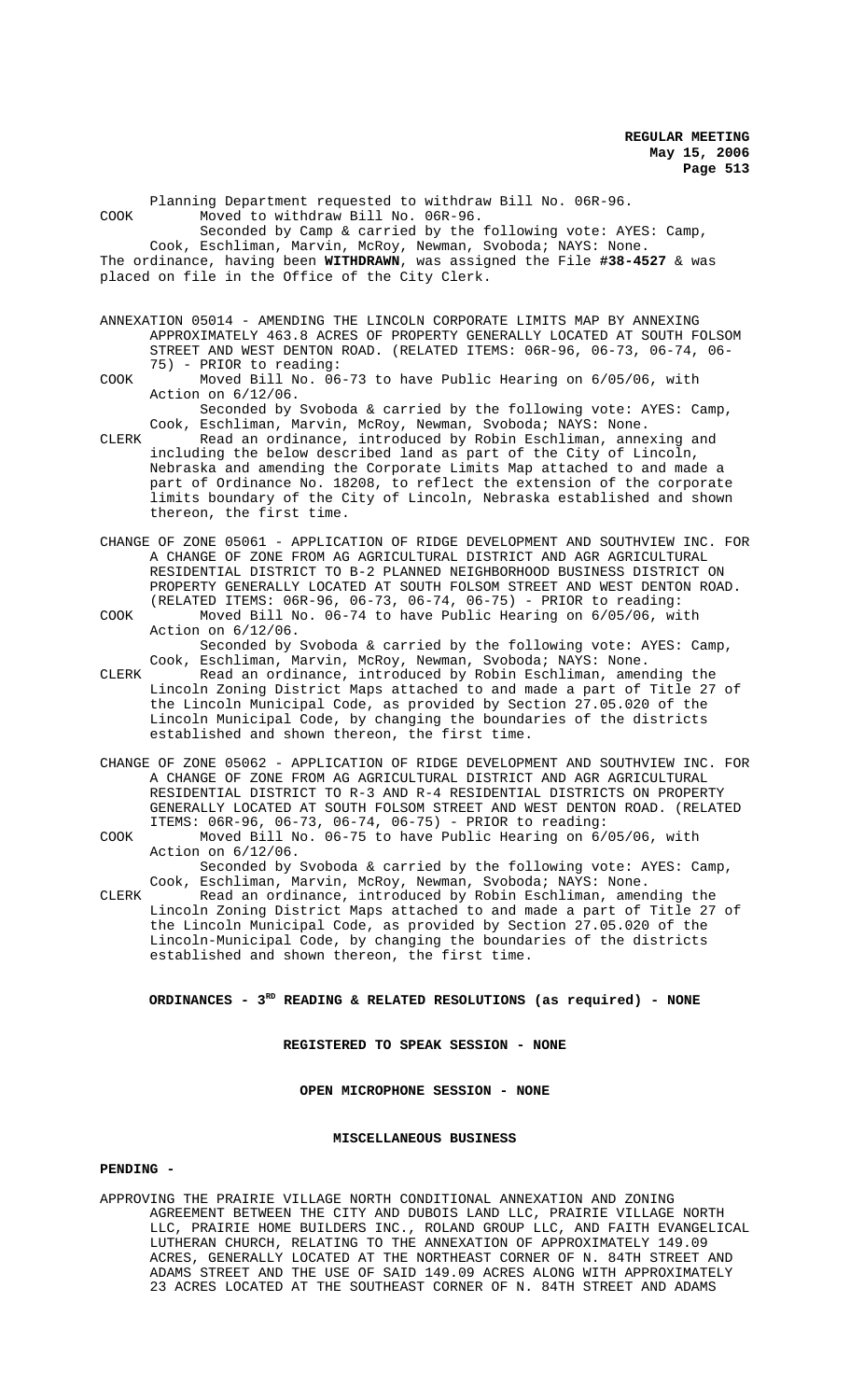> STREET UNDER A PLANNED UNIT DEVELOPMENT. (RELATED ITEMS: 05-164, 05R-262, 05-165) (11/7/05 - P.H. CON'T. 3 WKS. TO 11/28/05)(ACTION DELAYED 2 WKS TO 12/12/05) (12/12/05 - ACTION DELAYED 1 WK TO 12/19/05) (12/19/05 - ACTION DELAYED 3 WKS. TO 1/9/06) (1/9/06 - ACTION DELAYED 4

WKS. TO 2/6/06 & ITEMS TO BE RE-ORDERED ON THE AGENDA AS FOLLOWS: 05- 165A, 05-165B, 05R-262, 05-164) (2/6/06 - ACTION DELAYED 3 WKS. TO 2/27/06) (2/27/06 - ACTION DELAYED 2 WKS. TO 3/13/06) (3/13/06 - PENDING INDEFINITELY) - CLERK requested a motion to remove Bill No. 05R-262 from pending to have Public Hearing & Action on 6/05/06.

COOK So moved. Seconded by Camp & carried by the following vote: AYES: Camp, Cook, Eschliman, Marvin, McRoy, Newman, Svoboda; NAYS: None.

ANNEXATION 05013 - AMENDING THE LINCOLN CORPORATE LIMITS MAP BY ANNEXING APPROXIMATELY 149.09 ACRES OF PROPERTY GENERALLY LOCATED AT NORTH 84TH STREET AND ADAMS STREET. (RELATED ITEMS: 05-164, 05R-262, 05-165) (11/7/05 - P.H. CON'T. 3 WKS. TO 11/28/05) (ACTION DELAYED 2 WKS TO 12/12/05) (12/12/05 - ACTION DELAYED 1 WK TO 12/19/05) (12/19/05 - ACTION DELAYED 3 WKS. TO 1/9/06) (1/9/06 - ACTION DELAYED 4 WKS. TO 2/6/06 & ITEMS TO BE RE-ORDERED ON THE AGENDA AS FOLLOWS: 05-165A, 05- 165B, 05R-262, 05-164) (2/6/06 - ACTION DELAYED 3 WKS. TO 2/27/06) (2/27/06 - ACTION DELAYED 2 WKS. TO 3/13/06) (3/13/06 - PENDING INDEFINITELY) - CLERK requested a motion to remove Bill No. 05-164 from pending to have Public Hearing & Action on 6/05/06.

COOK So moved.

Seconded by Camp & carried by the following vote: AYES: Camp, Cook, Eschliman, Marvin, McRoy, Newman, Svoboda; NAYS: None.

APPROVING THE USE OF PUBLIC RIGHT-OF-WAY BY LANDON OSBORNE FOR INSTALLATION OF A FENCE/WALL AT 1840 E STREET. (4/10/06 - ACTION DELAYED 1 WK TO 4/17/06) (4/17/06 - ACTION DELAYED 1 WK. TO 4/24/06) (REQUEST TO DELAY ACTION 1 WK. TO 5/1/06) (4/24/06 - ACTION DELAYED 1 WK TO 5/1/06) (REQUEST TO PLACE ON PENDING - NO DATE CERTAIN) (5/1/06 - PLACED ON PENDING - NO DATE CERTAIN) - CLERK requested a motion to have Bill No. 06R-66 removed from pending for Action Only on 6/05/06.<br>SVOBODA So moved. So moved.

Seconded by Cook & carried by the following vote: AYES: Camp, Cook, Eschliman, Marvin, McRoy, Newman, Svoboda; NAYS: None.

CAMP Moved to extend the Pending List to May 22, 2006. Seconded by Svoboda & carried by the following vote: AYES: Camp, Cook, Eschliman, Marvin, McRoy, Newman, Svoboda; NAYS: None.

# **UPCOMING RESOLUTIONS -**

CAMP Moved to approve the resolutions to have Public Hearing on May 22, 2006. Seconded by Svoboda & carried by the following vote: AYES: Camp, Cook, Eschliman, Marvin, McRoy, Newman, Svoboda; NAYS: None.

## **ADJOURNMENT 3:57 P.M.**

CAMP Moved to adjourn the City Council meeting of May 15, 2006. Seconded by Svoboda & carried by the following vote: AYES: Camp, Cook, Eschliman, Marvin, McRoy, Newman, Svoboda; NAYS: None. So ordered.